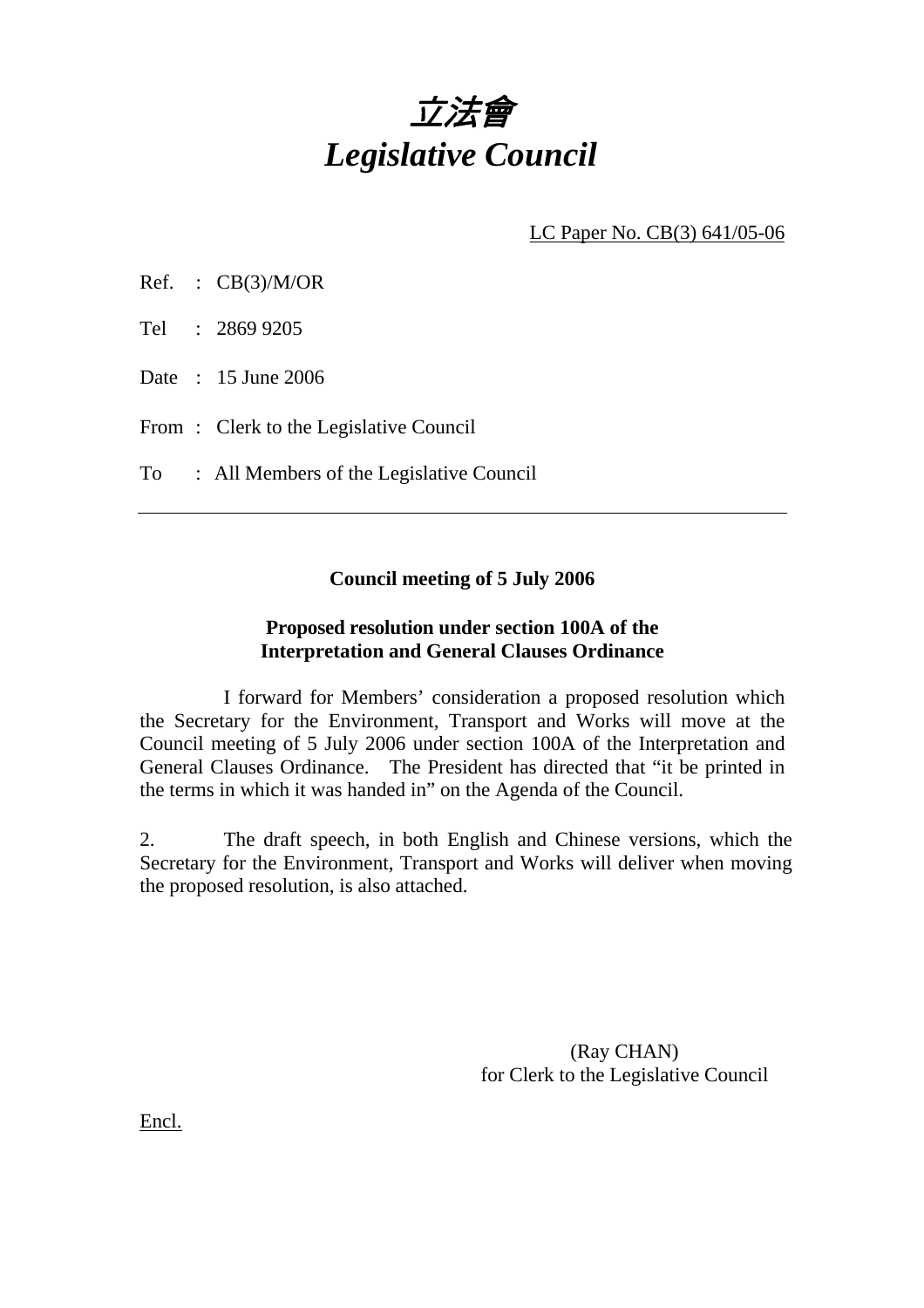### INTERPRETATION AND GENERAL CLAUSES ORDINANCE

#### **RESOLUTION**

\_\_\_\_\_\_\_\_\_\_\_\_\_\_\_\_\_

(Under section 100A of the Interpretation and General Clauses Ordinance (Cap. 1))

\_\_\_\_\_\_\_\_\_\_\_\_\_\_\_\_\_

## INCREASE OF FINES IN WATERWORKS ORDINANCE AND WATERWORKS REGULATIONS

#### RESOLVED that –

- (*a*) the Waterworks Ordinance (Cap. 102) be amended
	- (i) in section 30(4) by repealing "of  $$20,000"$  and substituting "at level 5";
	- (ii) in section 32 by repealing "of \$5,000" and substituting "at level 4";
	- (iii) in section  $35(1)$  by repealing "of \$5,000" and substituting "at level 4";
	- (iv) in section  $35(2)$  by repealing "\$200 for every day" and substituting "\$1,000 for every day";
	- (v) in section 37(2) by repealing "of \$4,000" and substituting "at level 3";
- (*b*) the Waterworks Regulations (Cap. 102 sub. leg. A) be amended –
	- (i) in regulation 44 by repealing "of \$4,000" and substituting "at level 3";
	- (ii) in regulation  $51(2)$  by repealing "of \$4,000" and substituting "at level 3".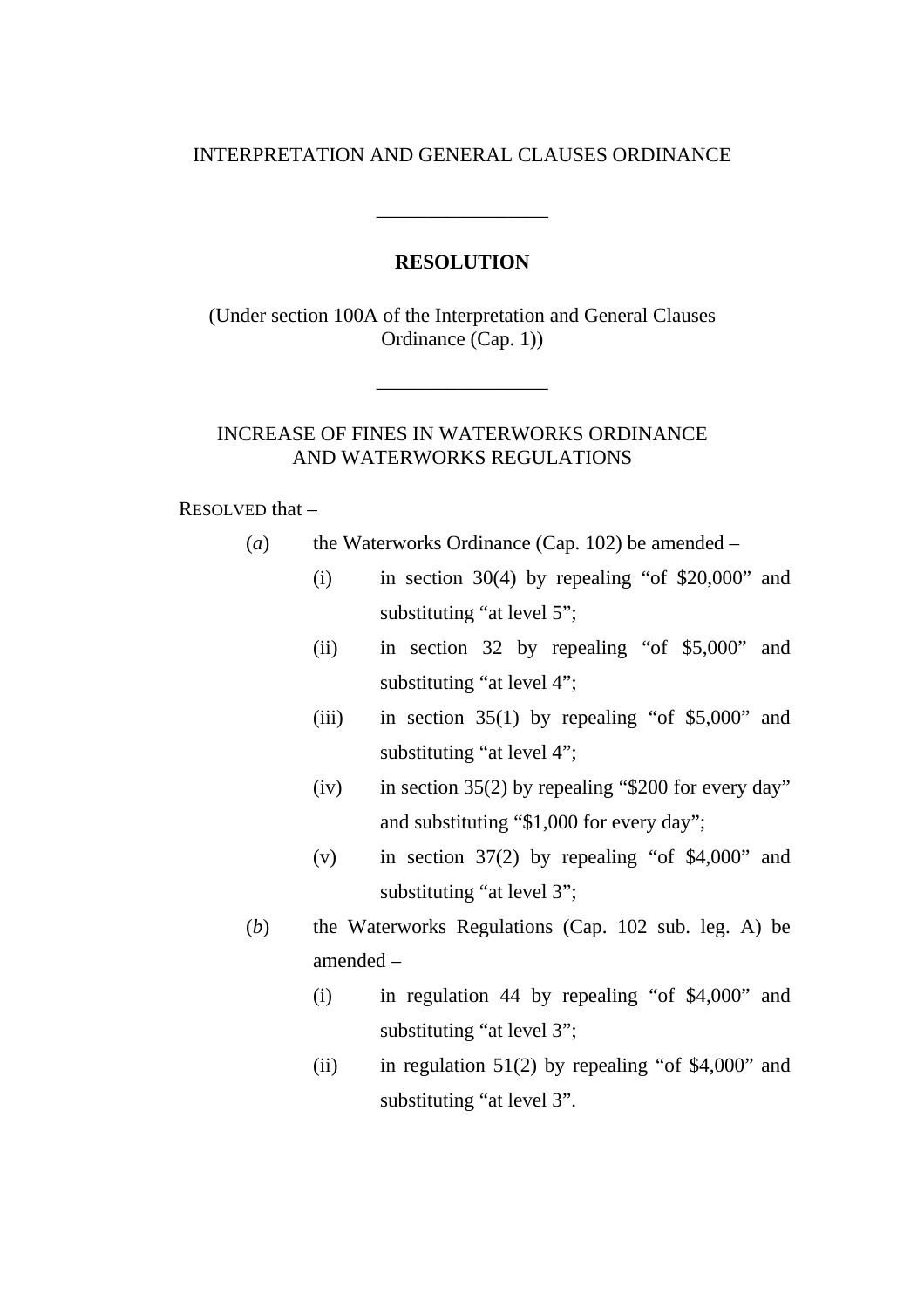# **Draft Speech of the Secretary for the Environment, Transport and Works (English translation)**

Madam President,

 I move that the motion under the Interpretation and General Clauses Ordinance, as printed on the Agenda, be passed to revise the fines under the Waterworks Ordinance and Waterworks Regulations.

The resolution before Members seeks to –

- (1) adjust the fines in the Waterworks Ordinance and Waterworks Regulations in line with past cumulative inflation rate; and
- (2) convert the fines, after adjustment based on inflation, to the appropriate levels according to the standard scale of fines under the Criminal Procedure Ordinance.

 The fines provisions in the Waterworks Ordinance and Waterworks Regulations have not been revised for a long time, with some dating back to 1975 while the most up-to-date provision was made in 1983. Owing to the eroded value of money caused by inflation, the punitive effect of the fines provisions has significantly diminished throughout the years. When reporting on convictions for offences under the Waterworks Ordinance and Waterworks Regulations, the media have often criticised the lack of deterrent effect of the existing fines provisions. These media reports signify the growing expectation of the community at large for the Administration to deal stringently with unlawful acts, particular in relation to unmetered water consumption.